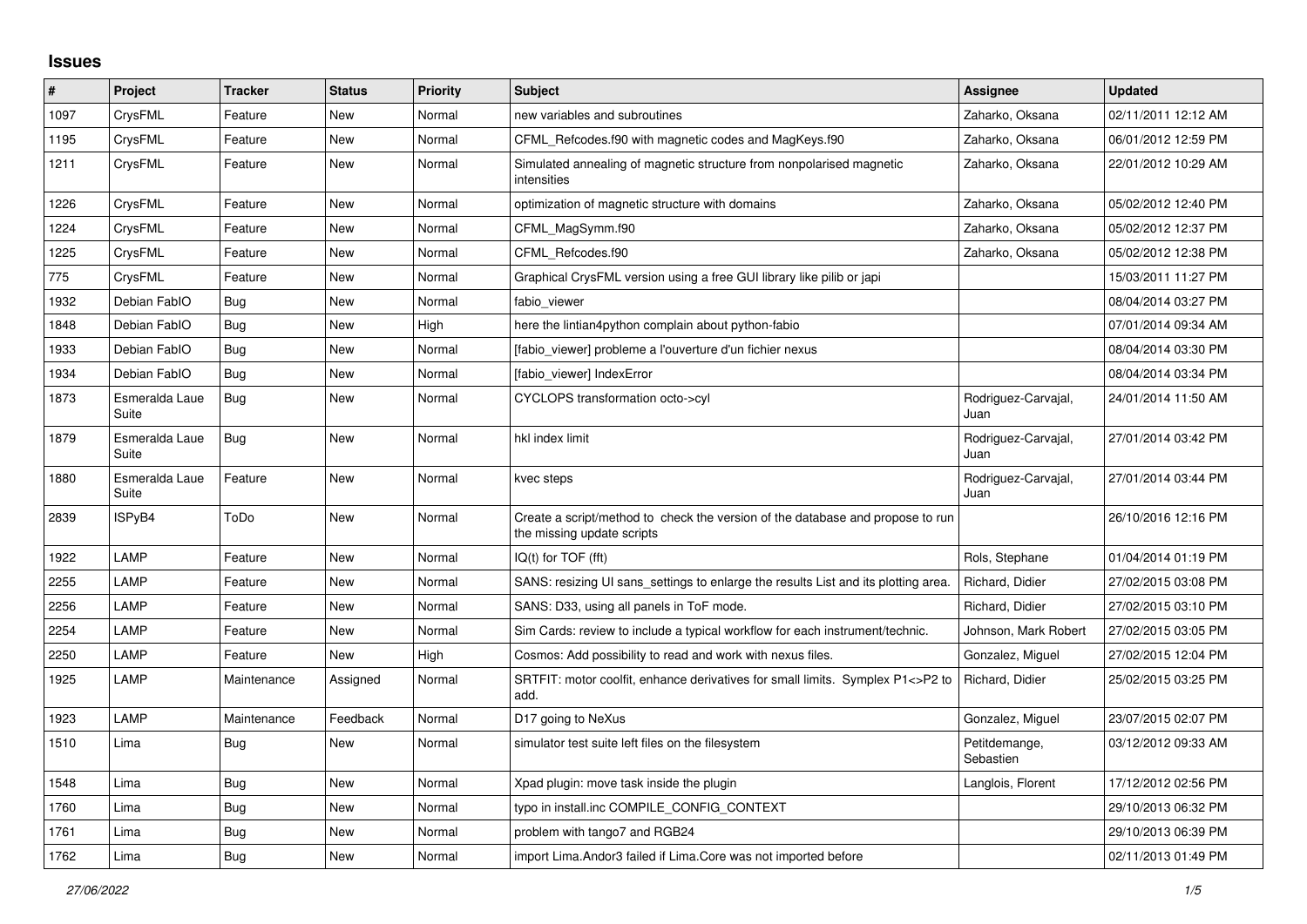| #    | Project       | <b>Tracker</b> | <b>Status</b> | <b>Priority</b> | <b>Subject</b>                                                                                     | <b>Assignee</b>            | <b>Updated</b>      |
|------|---------------|----------------|---------------|-----------------|----------------------------------------------------------------------------------------------------|----------------------------|---------------------|
| 1191 | Lima          | Feature        | New           | Normal          | Having the possibility to get the last error message                                               | Petitdemange,<br>Sebastien | 08/03/2013 03:53 PM |
| 1697 | Lima          | Feature        | New           | Normal          | Add the possibility to get the list of available trigger modes by camera                           | Petitdemange,<br>Sebastien | 18/07/2013 01:51 PM |
| 1269 | Lima          | Feature        | <b>New</b>    | Normal          | ADSC: Change the functionning of the exposure time / Stop acquisition                              | NOUREDDINE, Arafat         | 19/07/2012 11:56 AM |
| 1732 | Lima          | Action         | New           | Normal          | Maxipix Plugin: Migrate python code to C++                                                         | Claustre, Laurent          | 17/07/2013 07:03 PM |
| 1203 | mxCUBE        | Feature        | New           | Normal          | Keyword change for detector-dependent parameters                                                   | Beteva, Antonia            | 13/01/2012 02:51 PM |
| 1200 | <b>mxCUBE</b> | Support        | New           | Normal          | git pushes should send emails to developer members                                                 |                            | 13/01/2012 02:45 PM |
| 1198 | <b>mxCUBE</b> | Action         | New           | Normal          | Explicit abstract interfaces for Hardware Objects                                                  | Oscarsson, Marcus          | 13/01/2012 11:32 AM |
| 1199 | mxCUBE        | Action         | New           | Normal          | Make existing hardware objects and bricks ESRF-independent                                         |                            | 13/01/2012 02:48 PM |
| 1201 | <b>mxCUBE</b> | Action         | New           | Normal          | Make sure model-view-controller design is properly followed                                        |                            | 13/01/2012 02:47 PM |
| 1353 | <b>mxCUBE</b> | Action         | New           | Normal          | Convert Tine module code to use the Poller module and gevent async watcher<br>for events           |                            | 28/06/2012 01:45 PM |
| 2036 | nMOLDYN       | Bug            | New           | High            | documentation generation                                                                           | Pellegrini, Eric           | 02/07/2014 10:33 AM |
| 2207 | nMOLDYN       | Feature        | New           | Normal          | Limit number of frames to optimize prime factors                                                   |                            | 18/12/2014 11:20 AM |
| 1435 | Nomad         | Bug            | New           | Normal          | "More options" in NomadGUI is blocked                                                              | Ortiz, Helene              | 24/09/2012 03:59 PM |
| 1177 | Nomad         | <b>Bug</b>     | Resolved      | Normal          | IN3: buttons (stop, pause, continu) always linked to the launch pad                                | Ortiz, Helene              | 02/07/2012 01:18 PM |
| 1091 | Nomad         | <b>Bug</b>     | New           | Normal          | Write mask in energy mode                                                                          | Locatelli, Jerome          | 28/10/2011 11:03 AM |
| 1234 | Nomad         | <b>Bug</b>     | New           | High            | Generic scan list not refreshed                                                                    | legoc, yannick             | 20/02/2012 03:34 PM |
| 1101 | Nomad         | <b>Bug</b>     | New           | High            | time estimation ROC counting                                                                       | Cecillon, Franck           | 02/11/2011 01:14 PM |
| 1105 | Nomad         | Bug            | New           | High            | Parameter survey viewer not refreshing                                                             | Cecillon, Franck           | 02/11/2011 01:35 PM |
| 1184 | Nomad         | <b>Bug</b>     | New           | Normal          | D20: slitm_l/r do not always show the right encoder values                                         | Cecillon, Franck           | 09/12/2011 10:20 AM |
| 1185 | Nomad         | <b>Bug</b>     | New           | High            | D20: High pressure cell values only read when sending set-point                                    | Cecillon, Franck           | 09/12/2011 10:20 AM |
| 1167 | Nomad         | <b>Bug</b>     | New           | Immediate       | D20: Changes in fields (title, number of repetitions) NOT taken into account                       | Cecillon, Franck           | 25/11/2011 10:05 AM |
| 1365 | Nomad         | Bug            | New           | High            | Spy window places itself in some inconvenient place on the desktop                                 | Cecillon, Franck           | 11/07/2012 10:21 AM |
| 1427 | Nomad         | <b>Bug</b>     | New           | Immediate       | D20: RocScan: Detector display does NOT refresh during acquisition                                 | Cecillon, Franck           | 31/08/2012 11:30 AM |
| 1357 | Nomad         | Bug            | New           | Normal          | D20: Conditions-Warnings scatter pop-up windows all over the desktop which<br>remain when inactive | Cecillon, Franck           | 26/09/2012 02:44 PM |
| 1360 | Nomad         | <b>Bug</b>     | New           | Immediate       | Missing sample environments: D20 furnace (and D1B furnace and pool-CF<br>119ILHV49)                | Cecillon, Franck           | 09/07/2012 10:13 AM |
| 1443 | Nomad         | Bug            | New           | Urgent          | D20: still more options for cryostat temperature setting                                           | Cecillon, Franck           | 26/09/2012 02:46 PM |
| 1444 | Nomad         | <b>Bug</b>     | New           | Immediate       | D20: Watchdog/Alert popups                                                                         | Cecillon, Franck           | 26/09/2012 02:47 PM |
| 1456 | Nomad         | <b>Bug</b>     | New           | High            | D20: Fast mode not working when activated directly after ramp mode --<br>SOLVED???                 | Cecillon, Franck           | 11/10/2012 09:18 AM |
| 1468 | Nomad         | <b>Bug</b>     | New           | Normal          | D20: roirate and roisum do not work in conditions                                                  | Cecillon, Franck           | 24/10/2012 09:50 AM |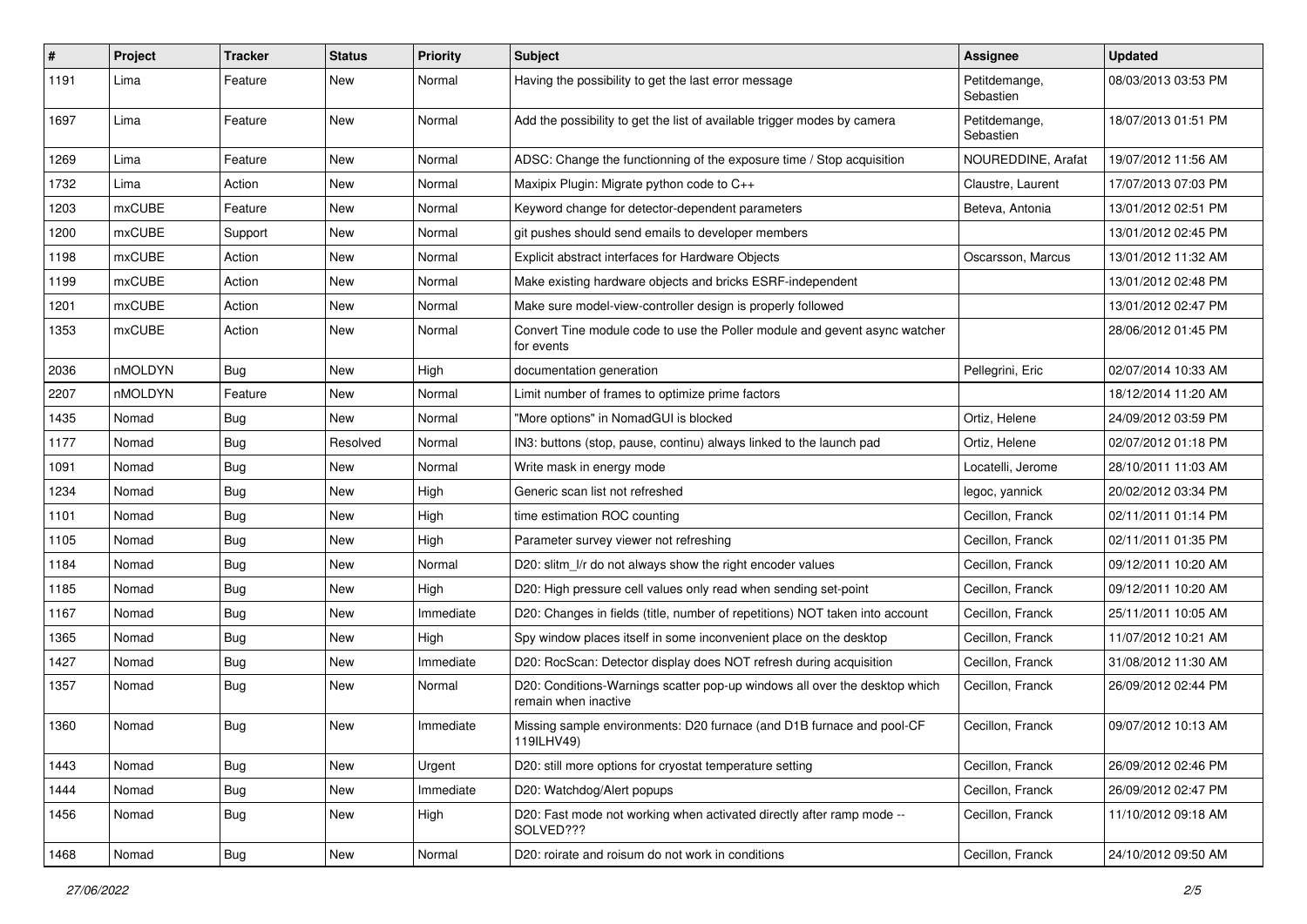| #    | Project | <b>Tracker</b> | <b>Status</b> | <b>Priority</b> | <b>Subject</b>                                                                              | <b>Assignee</b>   | <b>Updated</b>      |
|------|---------|----------------|---------------|-----------------|---------------------------------------------------------------------------------------------|-------------------|---------------------|
| 1457 | Nomad   | <b>Bug</b>     | New           | Normal          | D20: Time estimation in NoMad Spy wrong for RocCount (at least )                            | Cecillon, Franck  | 11/10/2012 09:26 AM |
| 1186 | Nomad   | <b>Bug</b>     | New           | High            | D20: continuously trying to contac ln2/lhe eurotherms although not meant to be<br>contacted |                   | 09/12/2011 10:21 AM |
| 1327 | Nomad   | Bug            | New           | Normal          | PolarizationController read actual_state_long                                               |                   | 07/06/2012 11:10 AM |
| 1397 | Nomad   | <b>Bug</b>     | New           | Normal          | OrangeCryostat controller does not start ColdValve                                          |                   | 26/07/2012 11:20 AM |
| 1240 | Nomad   | Feature        | Resolved      | Normal          | Add pause button in settings tab plugins when possible                                      | Ortiz, Helene     | 02/03/2012 09:24 AM |
| 1001 | Nomad   | Feature        | Assigned      | Normal          | Generic sequencer                                                                           | Locatelli, Jerome | 06/07/2011 07:58 AM |
| 1034 | Nomad   | Feature        | Assigned      | Normal          | IN16 - IN13 - IN10 elastic scan temp data file                                              | Locatelli, Jerome | 06/09/2011 09:10 AM |
| 1180 | Nomad   | Feature        | New           | Normal          | Save scan range configuration by (controller, property)                                     | legoc, yannick    | 30/11/2011 08:59 AM |
| 1100 | Nomad   | Feature        | New           | Normal          | stop nosave                                                                                 | Cecillon, Franck  | 02/11/2011 01:06 PM |
| 1107 | Nomad   | Feature        | New           | High            | Choose wether tolerance applied on Treg or Tsample in launchpad                             | Cecillon, Franck  | 02/11/2011 02:00 PM |
| 1108 | Nomad   | Feature        | New           | Normal          | D20: Define sample temperature range, when outside consider sample stick as<br>disconnected | Cecillon, Franck  | 02/11/2011 02:07 PM |
| 1118 | Nomad   | Feature        | New           | Normal          | D20: Monochromator setting - curvature                                                      | Cecillon, Franck  | 08/11/2011 09:41 AM |
| 1139 | Nomad   | Feature        | New           | High            | D20: Call/SMS local contact/instrument responsible when Nomad Server<br>crashes             | Cecillon, Franck  | 21/11/2011 01:11 PM |
| 1110 | Nomad   | Feature        | New           | High            | D20: copy-paste of text into fields                                                         | Cecillon, Franck  | 02/11/2011 02:22 PM |
| 1138 | Nomad   | Feature        | New           | High            | D20: Call/SMS local contact/instrument responsible when high pressure drops<br>to zero      | Cecillon, Franck  | 21/11/2011 01:09 PM |
| 1140 | Nomad   | Feature        | New           | High            | D20: Call/SMS local contact/instrument responsible when timeout in ROC count<br>mode        | Cecillon, Franck  | 21/11/2011 01:11 PM |
| 1165 | Nomad   | Feature        | New           | Normal          | D20: have analogon to the mad command "MOV" in contrast to "POS"!                           | Cecillon, Franck  | 24/11/2011 11:33 AM |
| 1366 | Nomad   | Feature        | New           | High            | D20: beam parameters (sample pressure Psample) in SPY!                                      | Cecillon, Franck  | 11/07/2012 05:13 PM |
| 1354 | Nomad   | Feature        | New           | High            | Conditions: Warnings - variables, values in messages and time parameters                    | Cecillon, Franck  | 02/07/2012 03:26 PM |
| 1355 | Nomad   | Feature        | New           | High            | D20: Switch applying tolerance between regulation and sample in the<br>launchpad            | Cecillon, Franck  | 12/07/2012 01:22 PM |
| 1359 | Nomad   | Feature        | New           | High            | cryofurnace 119ILHV49 missing as sample environment                                         | Cecillon, Franck  | 07/07/2012 05:37 PM |
| 1447 | Nomad   | Feature        | New           | Immediate       | D20: ramps on setpopint (good), regulation and sample (bad!)                                | Cecillon, Franck  | 26/09/2012 02:55 PM |
| 1448 | Nomad   | Feature        | New           | Immediate       | D20: Refresh of Parameter survey plots                                                      | Cecillon, Franck  | 26/09/2012 02:57 PM |
| 1364 | Nomad   | Feature        | New           | High            | Furnace PID - more flexibility                                                              | Cecillon, Franck  | 11/07/2012 10:12 AM |
| 1376 | Nomad   | Feature        | New           | High            | D20 and others: automatic parameter survey after midnight and three further<br>options      | Cecillon, Franck  | 16/07/2012 11:31 AM |
| 1445 | Nomad   | Feature        | New           | High            | D20: Conditions (If in launchpad AND watchdog/alert)                                        | Cecillon, Franck  | 26/09/2012 02:51 PM |
| 1446 | Nomad   | Feature        | New           | High            | D20: coldvalve management module as an example for a comeback of<br>GEORGE's "dials"        | Cecillon, Franck  | 26/09/2012 02:53 PM |
| 1459 | Nomad   | Feature        | New           | High            | D20: Get rid of the "Pause" button for D20!                                                 | Cecillon, Franck  | 11/10/2012 09:33 AM |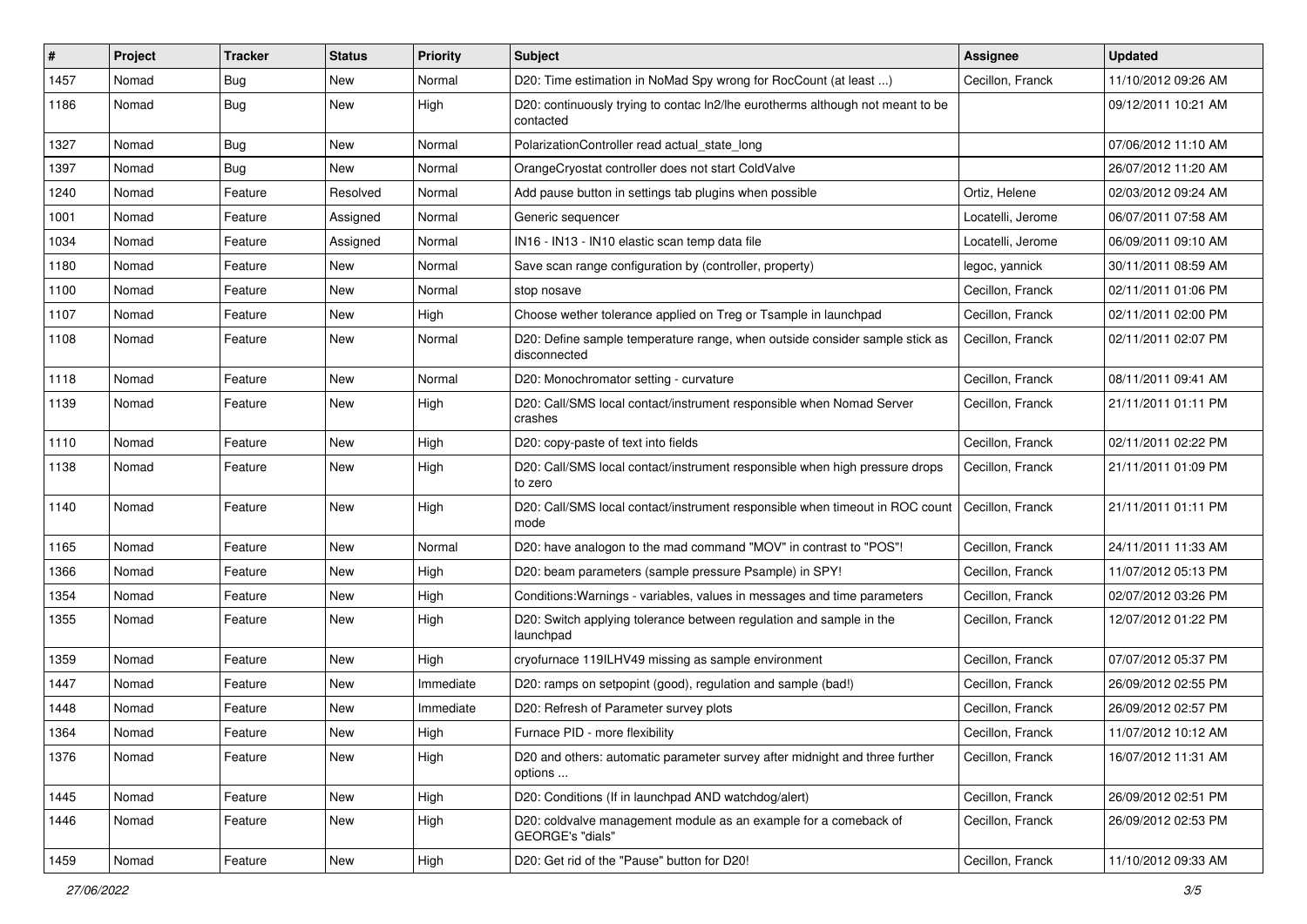| $\sharp$ | Project          | <b>Tracker</b> | <b>Status</b> | <b>Priority</b> | Subject                                                              | <b>Assignee</b>            | <b>Updated</b>      |
|----------|------------------|----------------|---------------|-----------------|----------------------------------------------------------------------|----------------------------|---------------------|
| 1469     | Nomad            | Feature        | New           | Normal          | D20: ALL "condition families" in Parameter survey !!!                | Cecillon, Franck           | 24/10/2012 09:54 AM |
| 1458     | Nomad            | Feature        | New           | Normal          | D20: "Infinity" or "eternity" instead of "999" or "9999" etc.!       | Cecillon, Franck           | 11/10/2012 09:30 AM |
| 3682     | Nomad            | Feature        | New           | High            | "Wait" and "Count (in time)" commands for D4                         | Cecillon, Franck           | 05/11/2019 10:32 AM |
| 974      | Nomad            | Feature        | New           | Low             | Missing log message when server stopped                              |                            | 17/06/2011 12:55 PM |
| 1002     | Nomad            | Feature        | New           | Normal          | Set Division parameter from RioAxis to Axis View                     |                            | 06/07/2011 08:08 AM |
| 1148     | Nomad            | Feature        | New           | Normal          | IN3: Open scan plot automatically                                    |                            | 23/11/2011 08:53 AM |
| 1151     | Nomad            | Feature        | New           | Normal          | IN3: Print a XBU editor                                              |                            | 23/11/2011 09:02 AM |
| 1158     | Nomad            | Feature        | New           | Normal          | IN3: review spy for slitcomponent controller                         |                            | 23/11/2011 10:56 AM |
| 1159     | Nomad            | Feature        | New           | Normal          | IN3: Review of output                                                |                            | 23/11/2011 10:57 AM |
| 1163     | Nomad            | Feature        | New           | Normal          | IN3: the same time variable should be used for scan and simple count |                            | 23/11/2011 11:00 AM |
| 1164     | Nomad            | Feature        | New           | Normal          | IN3: Pause/Continu, re-positionning moved axis during pause mode     |                            | 23/11/2011 11:02 AM |
| 1189     | Nomad            | Feature        | New           | Normal          | Refresh automatically the list of controllers in Parameter Survey    |                            | 16/12/2011 04:37 PM |
| 1014     | Nomad            | Support        | New           | Low             | Installation package                                                 |                            | 16/08/2011 05:40 PM |
| 1253     | pyXSW            | Bug            | Resolved      | Normal          | bug with python<2.7                                                  | Roy, Jerome                | 21/03/2012 06:03 PM |
| 1461     | shadow3          | <b>Bug</b>     | New           | Normal          | Neede upgrade of xsh_run in shadowvui macros to work with shadow3    | Sanchez del Rio.<br>Manuel | 12/10/2012 11:52 AM |
| 1680     | shadow3          | <b>Bug</b>     | Resolved      | Normal          | bug in shadow concerning electric fields                             | Sanchez del Rio,<br>Manuel | 15/03/2013 04:12 PM |
| 1460     | shadow3          | <b>Bug</b>     | Resolved      | Normal          | Problems with mosaic crystals                                        | Sanchez del Rio,<br>Manuel | 11/04/2013 09:28 AM |
| 906      | shadow3          | <b>Bug</b>     | New           | Normal          | read/write compatibility in shadowvui and shadow3                    |                            | 14/03/2011 04:27 PM |
| 1805     | shadow3          | <b>Bug</b>     | New           | Normal          | "internal" calculation of parameters for paraboloid                  |                            | 22/11/2013 02:42 PM |
| 1874     | shadow3          | <b>Bug</b>     | New           | Normal          | end.xx files                                                         |                            | 24/01/2014 02:09 PM |
| 1875     | shadow3          | Bug            | New           | Normal          | undulator source                                                     |                            | 24/01/2014 02:26 PM |
| 2189     | shadow3          | <b>Bug</b>     | <b>New</b>    | Normal          | trace.F90 compilation error (reported B Meyer)                       |                            | 14/11/2014 06:37 PM |
| 1704     | shadow3          | Feature        | New           | Normal          | srcomp, abrefc and jntpscalc                                         |                            | 13/05/2013 10:52 AM |
| 1703     | shadow3          | Support        | New           | Normal          | broken link to git repository?                                       |                            | 13/05/2013 03:25 PM |
| 1698     | <b>SXtalSoft</b> | Bug            | New           | Normal          | file location                                                        | Cermak, Petr               | 24/05/2013 11:08 AM |
| 1709     | SXtalSoft        | Bug            | Resolved      | Normal          | Image transformation is not working                                  | Cermak, Petr               | 24/05/2013 06:59 PM |
| 1532     | SXtalSoft        | Bug            | New           | Normal          | rafub gui                                                            |                            | 26/11/2012 01:43 PM |
| 1533     | SXtalSoft        | <b>Bug</b>     | New           | Normal          | rafub gui                                                            |                            | 26/11/2012 10:07 PM |
| 1529     | SXtalSoft        | <b>Bug</b>     | Resolved      | Normal          | rafub gui                                                            |                            | 29/11/2012 05:13 PM |
| 1530     | SXtalSoft        | <b>Bug</b>     | Resolved      | Normal          | rafub gui                                                            |                            | 29/11/2012 05:20 PM |
| 1531     | <b>SXtalSoft</b> | <b>Bug</b>     | Feedback      | Normal          | rafub gui                                                            |                            | 29/11/2012 05:21 PM |